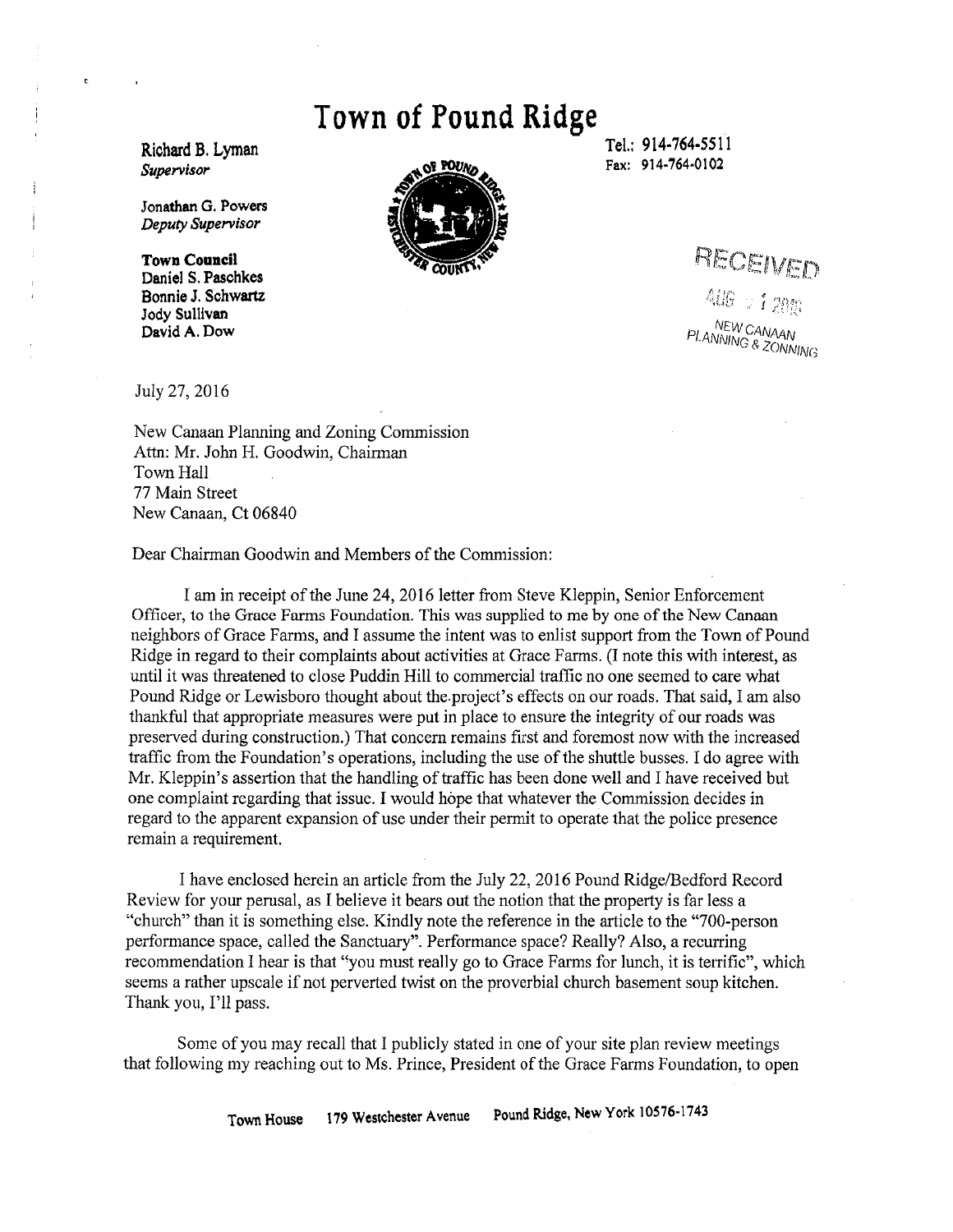a dialogue between the Town of Pound Ridge and the Foundation to address our concerns, I did not find Grace Church to be exactly brimming with Christian charity. Reading the attached article in conjunction with Mr. Kleppin's letter, I see little to alter my thinking in that regard, as it appears that after all of your hard work on this application you ultimately fell victim to abait and switch. Be that as it may, it is there now and not going anywhere. I will reiterate that, while traffic issues to date have not materíalized, the Town of Pound Ridge remains focused on the use of our road as an extended driveway to ensure that this "Church" use, or whatever it morphs into in the future, does not negatively affect our taxpayers. Please bear that in mind as you contemplate the necessary changes to their operating permit,

Sincerely, yillan

Richard B. Lyman Town Supervisor

 $\epsilon$ 

ţ

Cc: Supervisor Parsons

RL/msv